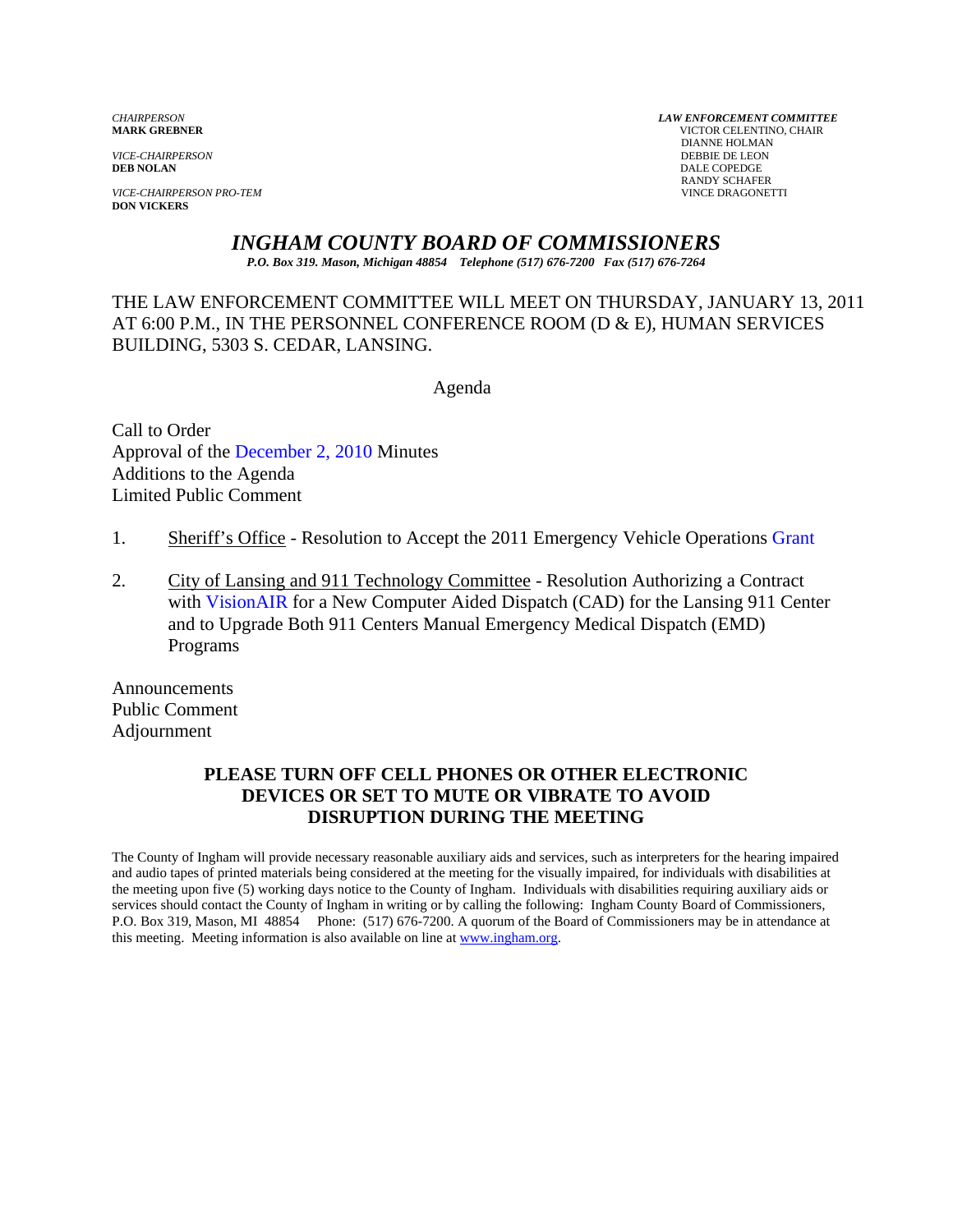### LAW ENFORCEMENT COMMITTEE December 2, 2010 **Minutes**

<span id="page-1-0"></span>Members Present: Dianne Holman, Carol Koenig, Dale Copedge, Victor Celentino, Penelope Tsernoglou, Randy Schafer and Board Chairperson Debbie De Leon

Members Absent: None

Others Present: John Neilsen, Mark Grebner, and Allan Spyke

The meeting was called to order by Chairperson Holman at 6:05 p.m. in the Personnel Conference Room "D & E" of the Human Services Building, 5303 S. Cedar Street, Lansing.

#### Approval of the November 18, 2010 Minutes

MOVED BY COMM. SCHAFER, SUPPORTED BY COMM. CELENTINO, TO APPROVE THE NOVEMBER 18, 2010 MINUTES AS AMENDED:

The Minutes were amended to reflect the following:

Page 1, CONSENT AGENDA, after Limited Public Comment, CHANGE COMM. DOUGAN TO COMM. **SCHAFER,** and to read as follows:

MOVED BY COMM. **SCHAFER**, SUPPORTED BY COMM. KOENIG, TO APPROVE A CONSENT AGENDA FOR THE FOLLOWING ITEMS.

Page 2, CONSENT AGENDA, after MOTION CARRIED UNANIMOUSLY, CHANGE COMM. DOUGAN TO COMM. **SCHAFER,** and to read as follows:

MOVED BY COMM. **SCHAFER**, SUPPORTED BY COMM. KOENIG, TO APPROVE THE ITEMS ON THE CONSENT AGENDA.

Page 2, Item 4c., Paragraph 3 change "interest" to "**interested**"

MOTION CARRIED UNANIMOUSLY. Absent: Comm. Copedge

Additions to the Agenda None.

Limited Public Comment None.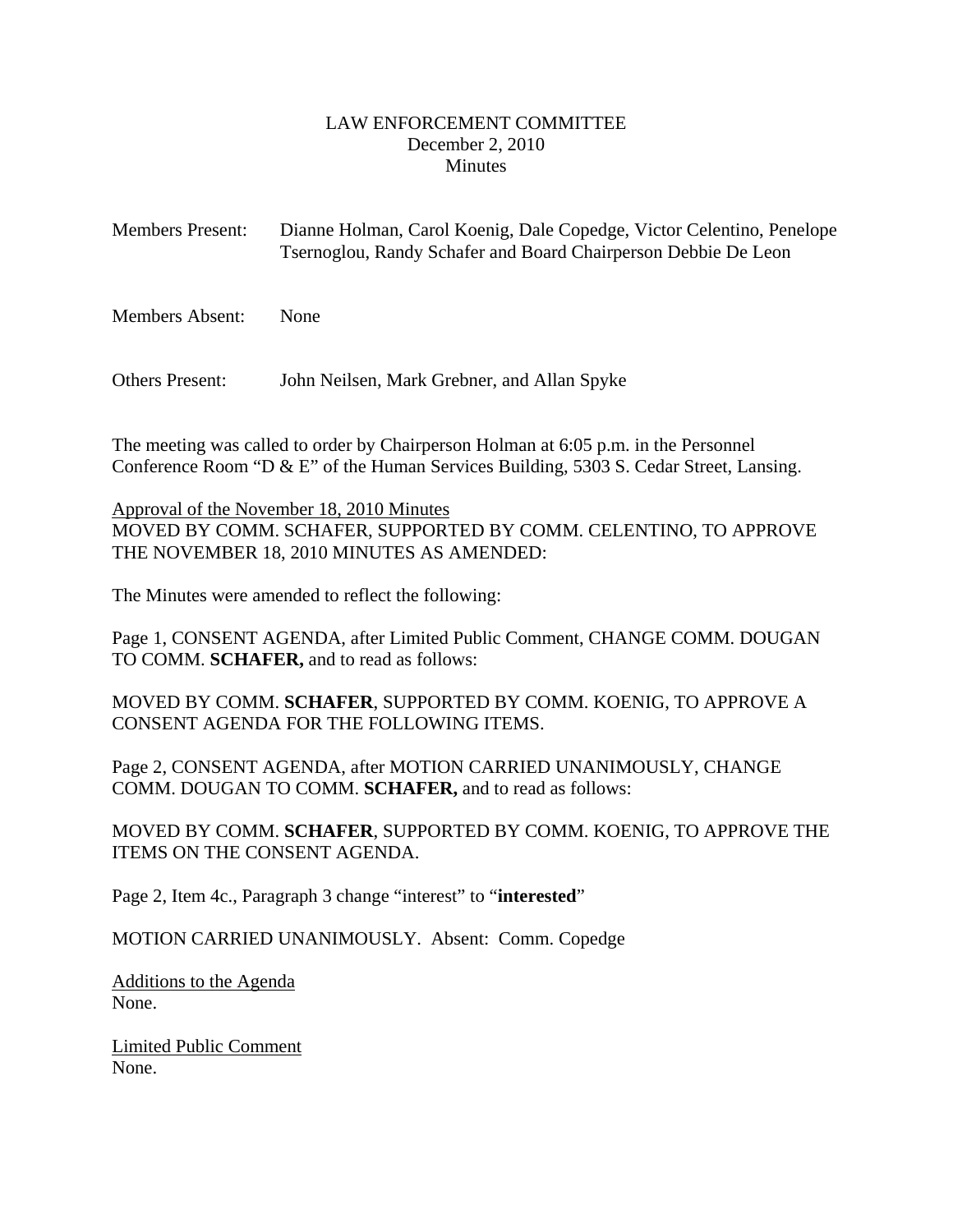1. Purchasing Department/Sheriff's Office - Resolution Authorizing a Contract Extension with Securus Technologies for Local and Long Distance Service for the Inmate Telephones

MOVED BY COMM. SCHAFER, SUPPORTED BY COMM. CELENTINO, TO APPROVE THE RESOLUTION AUTHORIZING A CONTRACT EXTENSION WITH SECURUS TECHNOLOGIES FOR LOCAL AND LONG DISTANCE SERVICE FOR THE INMATE TELEPHONES.

MOTION CARRIED UNANIMOUSLY. Absent: Comm. Copedge

- 2. Controller/Administrator's Office
	- a. Resolution Authorizing a Revised Infrastructure Maintenance Agreement with Harris Corporation for the Ingham County Public Safety Radio System

MOVED BY COMM. SCHAFER, SUPPORTED BY COMM. CELENTINO, TO APPROVE THE RESOLUTION AUTHORIZING A REVISED INFRASTRUCTURE MAINTENANCE AGREEMENT WITH HARRIS CORPORATION FOR THE INGHAM COUNTY PUBLIC SAFETY RADIO SYSTEM.

MOTION CARRIED UNANIMOUSLY. Absent: Comm. Copedge

(Comm. Copedge arrived at 6:10 p.m.)

b. Discussion of a Resolution Authorizing a Contract with VisionAIR for a New CAD for the Lansing 911 Center *(Materials will be Distributed at the Meeting)*

Mr. Neilsen explained to the Committee that VisionAIR had offered an \$80,000 to \$90,000 discount on their proposal if accepted by the end of the year, which is now extended through January. He stated this would be in resolution form in January and will include more information.

Mr. Neilsen provided a letter from Mr. Shewchuck dated February 25, 2009 and summarized the seven bullet points. Mr. Neilsen specifically pointed out that the VisionAir System will be approximately \$80,000 – \$90,000 less expensive to maintain on an annual basis.

c. Update on New 911 Center Project (*No Materials*)

Mr. Neilsen informed the Committee that the Building Authority is working on the \$5.2 million project and has applied for a \$3.5 million federal grant. There has not been word on the acceptance of the grant at this time. He informed the Committee that the building is still in the final design stage, and if all goes well the projected opening is April, 2012. He stated there would be a formal presentation before construction bids were sought in the spring of 2011.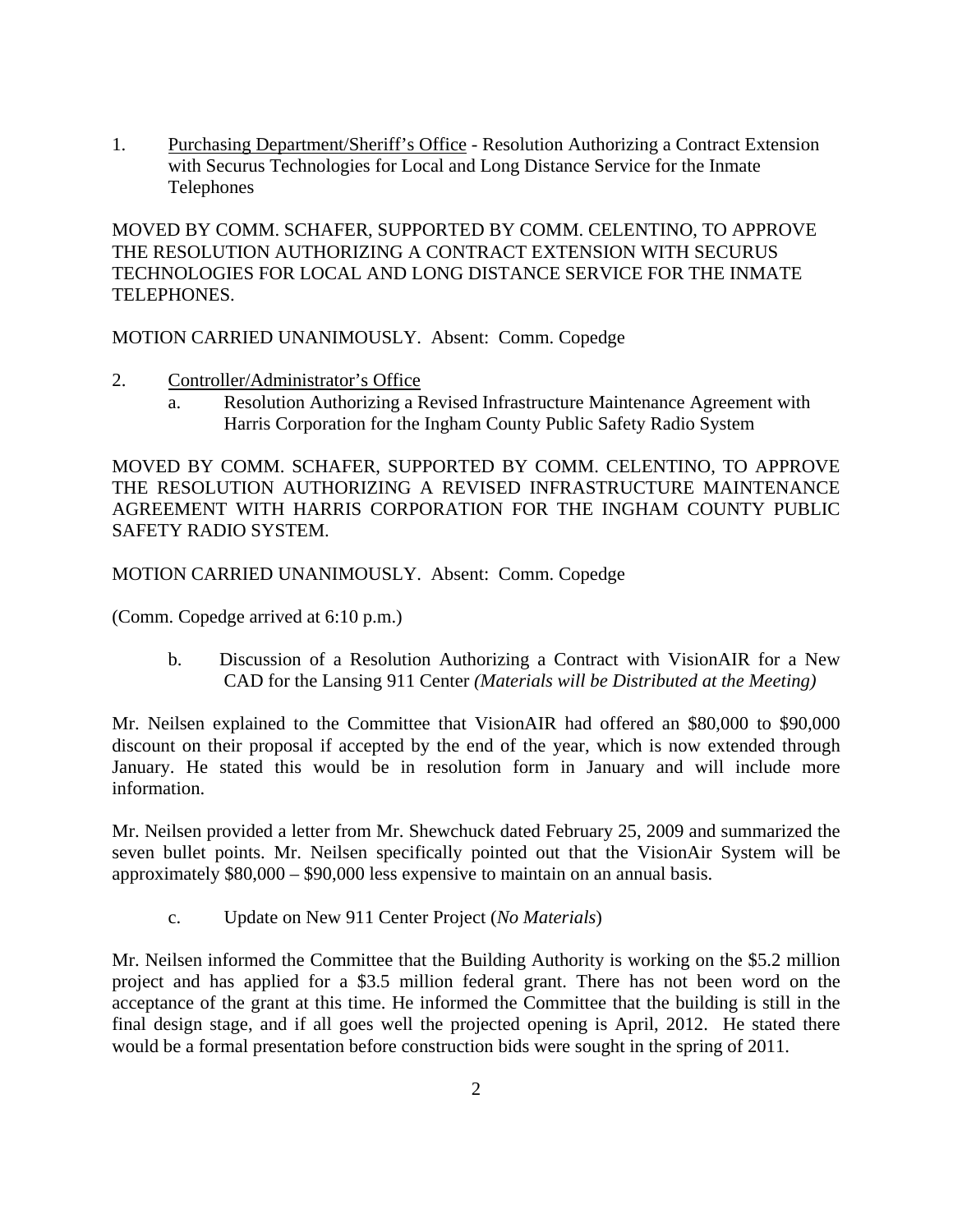### 3. Status of 911 Calls and Police Contracts

Undersheriff Spyke discussed the operational plan for the 911 Center. There was a discussion of the plan. Comm. Celentino asked Undersheriff Spyke if he had knowledge of any Townships' intent to hold a special election. Undersheriff Spyke answered "no" but is hopeful for change, and also noted that the public is under-educated in what services are covered.

Undersheriff Spyke updated the Committee on Williamstown and Alaiedon Townships Police contract status.

Undersheriff Spyke informed the Committee that Williamstown Township received proposals from the County, Meridian Township, City of Mason, and two private individuals; one being a former chief. He stated that during a conversation with Ms. Martin, the County's proposal was the most thorough while the others were more nebulas.

Undersheriff Spyke also informed the Committee that Alaiedon Township has shown interest in working with Delhi Township by contracting for 2 deputies. Therefore, a new contract would be required for Delhi Township.

Comm. Celentino asked if the contracts would bring back those who were laid off. Undersheriff Spyke answered "yes" and further discussed costs, number of deputies needed and possible contracts with Webberville.

Undersheriff Spyke stated that the overall concern of Williamstown and Alaiedon Townships is uninterrupted service. He further expressed that it would be appreciated if there were a commitment letter between the Board of Commissioners and each Township confirming uninterrupted service, extend layoff dates for 5 deputies, and a payment from the Townships to the County retroactive to January 1, 2011.

Mr. Neilsen expressed that a firm letter of commitment or a resolution for each Township was possible and should specifically include the intent to contract with the Sheriff's Office, and a retroactive payment date of January 1, 2011. He also noted that it would be necessary to amend the 2011 Budget by adding a certain number of deputies, cost and a specified deadline; say no later than February, 2011. Comm. Holman asked if there could be a resolution stating that the Board of Commissioners is willing to enter into such agreements.

MOVED BY COMM. SCHAFER, SUPPORTED BY COMM. CELENTINO, TO DIRECT STAFF TO PREPARE A RESOLUTION FOR THE FINANCE COMMITTEE AND THE FULL BOARD THAT WILL CONTAIN THE FOLLOWING ELEMENTS:

ALAIEDON AND WILLIAMSTOWN TOWNSHIPS SHOULD SEND FIRM COMMITMENTS VIA LETTER OR TOWNSHIP RESOLUTION THAT THEY INTEND TO CONTRACT WITH INGHAM COUNTY SHERIFF'S OFFICE FOR POLICE SERVICES CONTRACTS EFFECTIVE JANUARY 1, 2011 AND ARE WILLING TO PAY THE COUNTY FOR ALL COSTS RETROACTIVE TO JANUARY 1, 2011.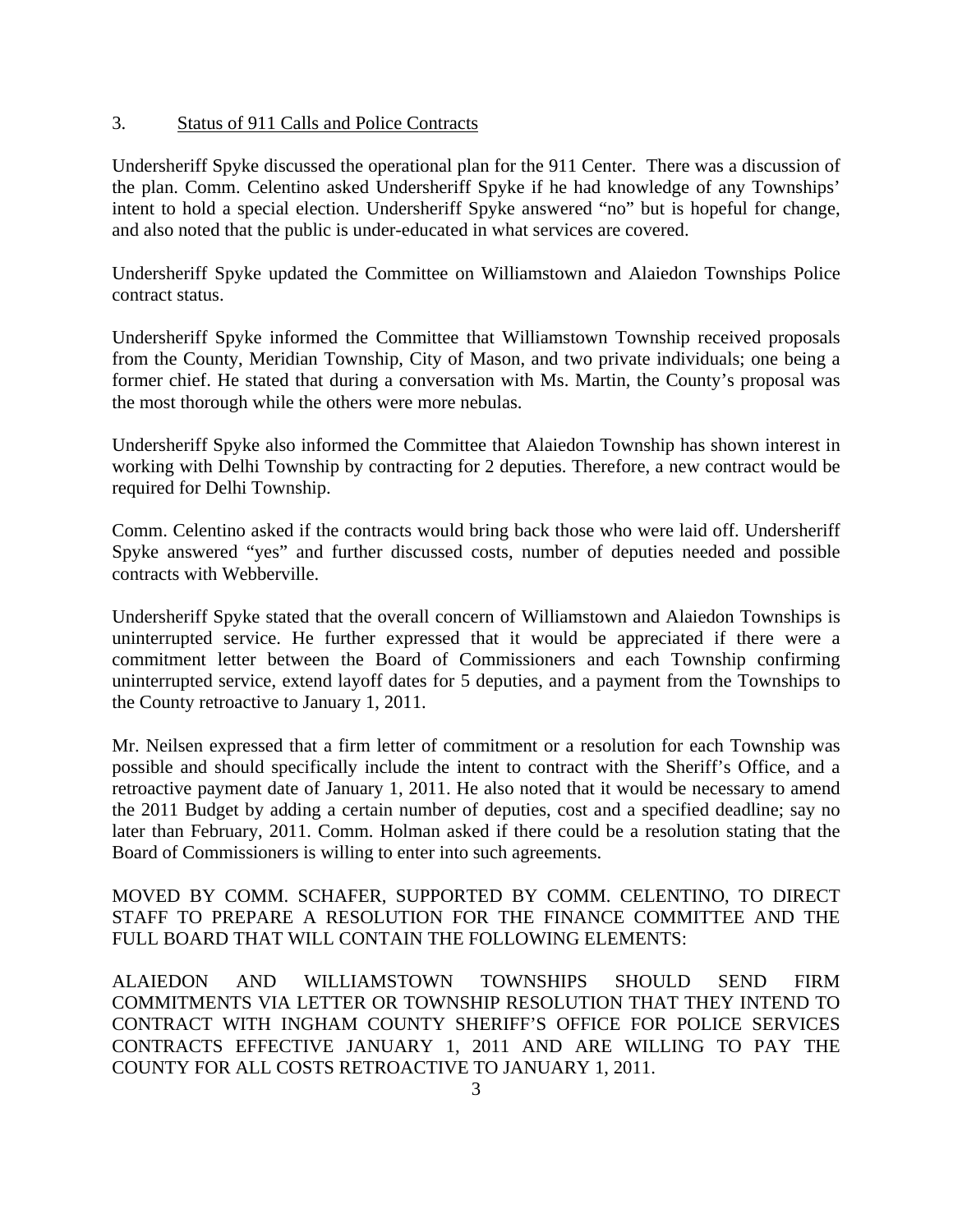WITH THOSE COMMITMENTS THE CONTROLLER WOULD BE AUTHORIZED BY THE RESOLUTION TO AMEND THE BUDGET AND POSITION ALLOCATION LIST.

THE RESOLUTION WOULD STATE THAT THE 2011 SHERIFF'S OFFICE BUDGET WOULD BE AMENDED TO ADD SUFFICIENT FUNDS THROUGH FEBRUARY, 2011 TO FUND UP TO 5 DEPUTIES AND THE ASSOCIATED COST FOR THOSE CONTRACTS.

IN ADDITION THE LAYOFF NOTICES WOULD BE RESCINDED FOR THOSE DEPUTIES. THE FUNDING WOULD COME FROM THE INCENTIVE FUNDS PREVIOUSLY RESERVED BY THE BOARD FOR THESE SERVICES.

MOTION CARRIED UNANIMOUSLY.

Announcements None.

Public Comment

Comm. Schafer thanked Comm. Holman for her leadership of the Committee, treating everyone with respect and dignity during her service as the Chairperson. He wished her well in the next year.

The meeting adjourned at approximately 6:45 p.m.

Respectfully submitted,

Julie Buckmaster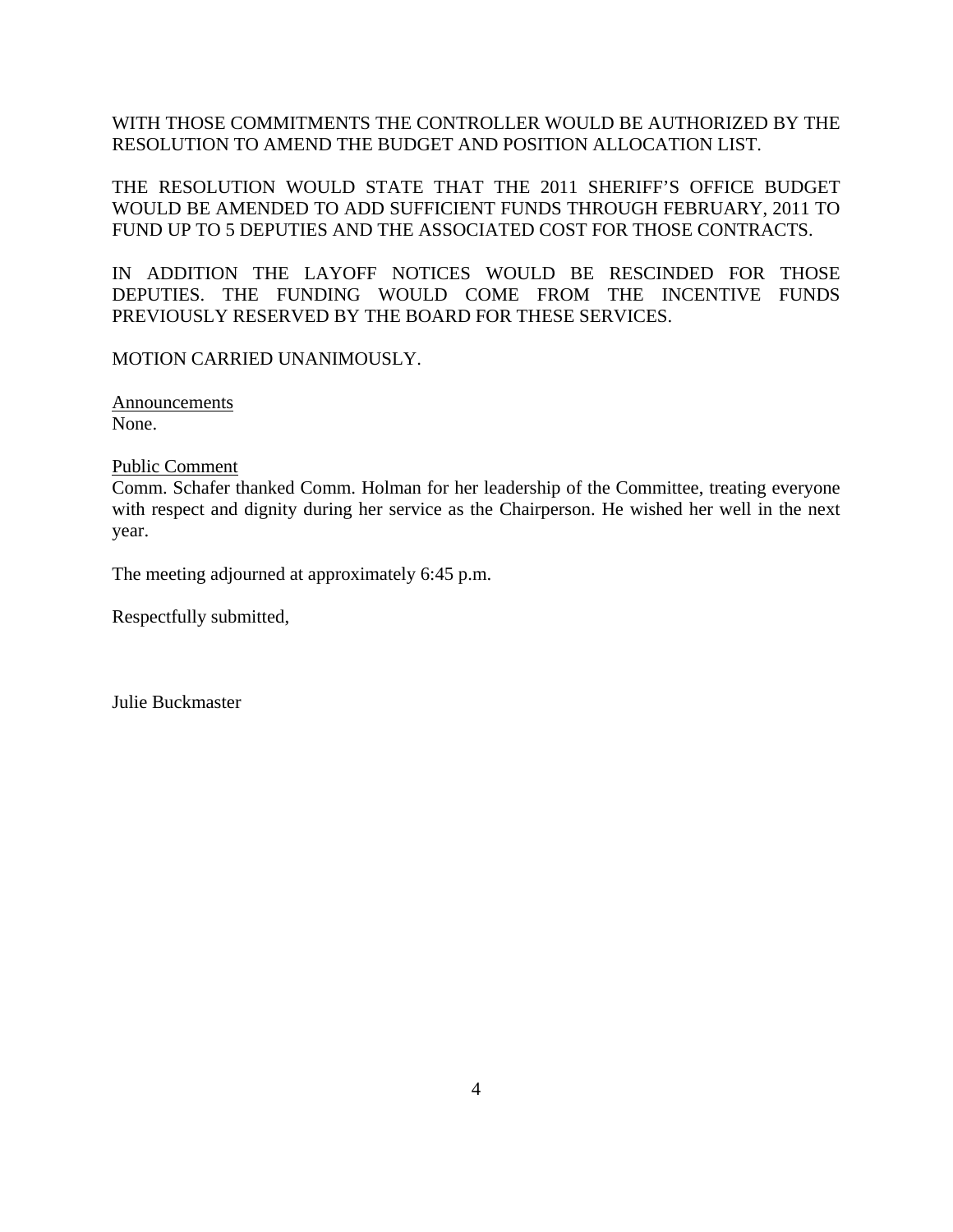### **Agenda Item 1**

### <span id="page-5-0"></span>**RESOLUTION STAFF REVIEW DATE** January 3, 2011

| <b>Agenda Item Title:</b> | Resolution to Accept the 2011 Emergency Vehicle Operations Grant |  |
|---------------------------|------------------------------------------------------------------|--|
| <b>Submitted by:</b>      | Sheriff's Office                                                 |  |
| <b>Committees:</b>        | LEX, JD, HS, CS, Finance X                                       |  |

**Summary of Proposed Action:** This resolution will authorize the Sheriff's Office to accept this training grant and to enter into contract with the Michigan Commission on Law Enforcement Standards.

**Financial Implications:** There are no new positions created and a 25% in kind match requirement (\$33,019) worth of existing trainer costs) for this training grant.

Michigan Commission on Law Enforcement Standards, \$49,733 for the Emergency Vehicle Operations Grant.

- \$13,780 Personnel wages (overtime and related fringe costs)
- \$ 653 Travel Expense
- \$35,300 Supplies and operating expense
- \$49,733 TOTAL DIRECT GRANT EXPENSES

\$33,019 worth of existing trainer costs as the 25% in kind match requirement.

\$82,752 TOTAL BUDGET

**Other Implications:** This is a training grant that the County has received for several years now.

Staff Recommendation: MAL \_\_ JLN <u>X</u> TL \_\_ TM \_\_ JC \_\_ Staff recommends approval of the resolution.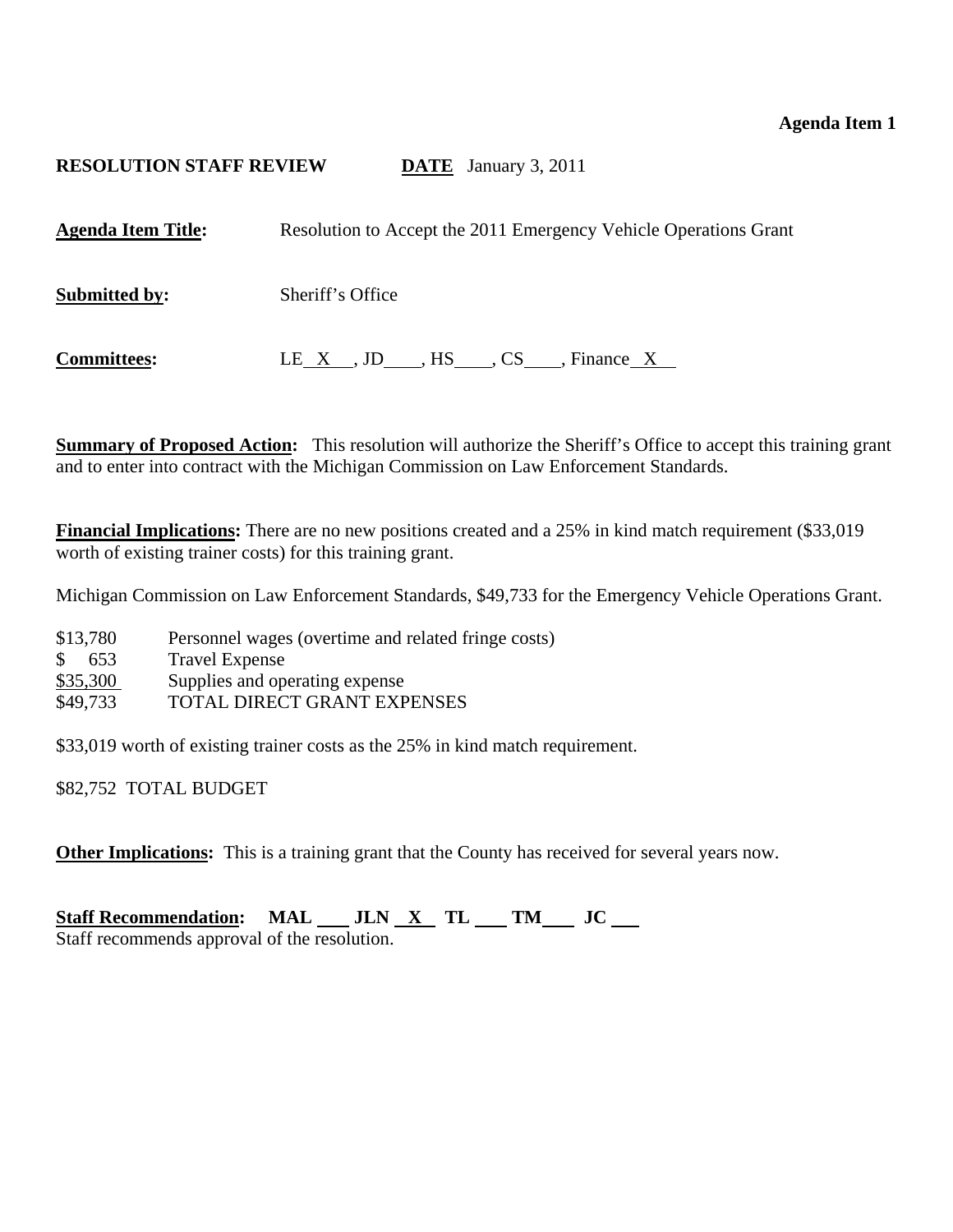### **Agenda Item 1**

Introduced by the Law Enforcement and Finance Committees of the:

### INGHAM COUNTY BOARD OF COMMISSIONERS

### **RESOLUTION TO ACCEPT THE 2011 EMERGENCY VEHICLE OPERATIONS GRANT**

WHEREAS, the Ingham County Sheriff's Office applied to receive an emergency police drivers training grant from the Michigan Commission on Law Enforcement Standards (MCOLES); and

WHEREAS, the purpose of the training is to improve emergency driving skills and reduce risk; and

WHEREAS, the amount of the grant is \$49,733, with a required in-kind match of \$33,019 assumed by the Ingham County Sheriff's Office in personnel wages and equipment, for a total project cost of \$82,752; and

WHEREAS, \$13,780 of the 2011 Emergency Vehicle Operations Grant is for personnel wages; and

WHEREAS, \$653 of the 2011 Emergency Vehicle Operations Grant is for travel; and

WHEREAS, \$35,300 of the 2011 Emergency Vehicle Operations Grant is for supplies and operating expense.

THEREFORE BE IT RESOLVED, the Ingham County Board of Commissioners approves the acceptance of the 2011 Emergency Vehicle Operations Grant from the Michigan Commission on Law Enforcement Standards in the amount of \$49,733, with an in kind match of \$33,019 for a total budget of \$82,752 for the time period of January 1, 2011 through December 31, 2011.

BE IT FURTHER RESOLVED, the Ingham County Board of Commissioners authorizes the Board Chairperson and the County Clerk to sign any necessary contract documents that are consistent with this resolution and approved as to form by the County Attorney.

BE IT FURTHER RESOLVED, that the Ingham County Board of Commissioners directs the Controller/Administrator to make the necessary budget adjustments in the Ingham County Sheriff's Office 2011 Budget.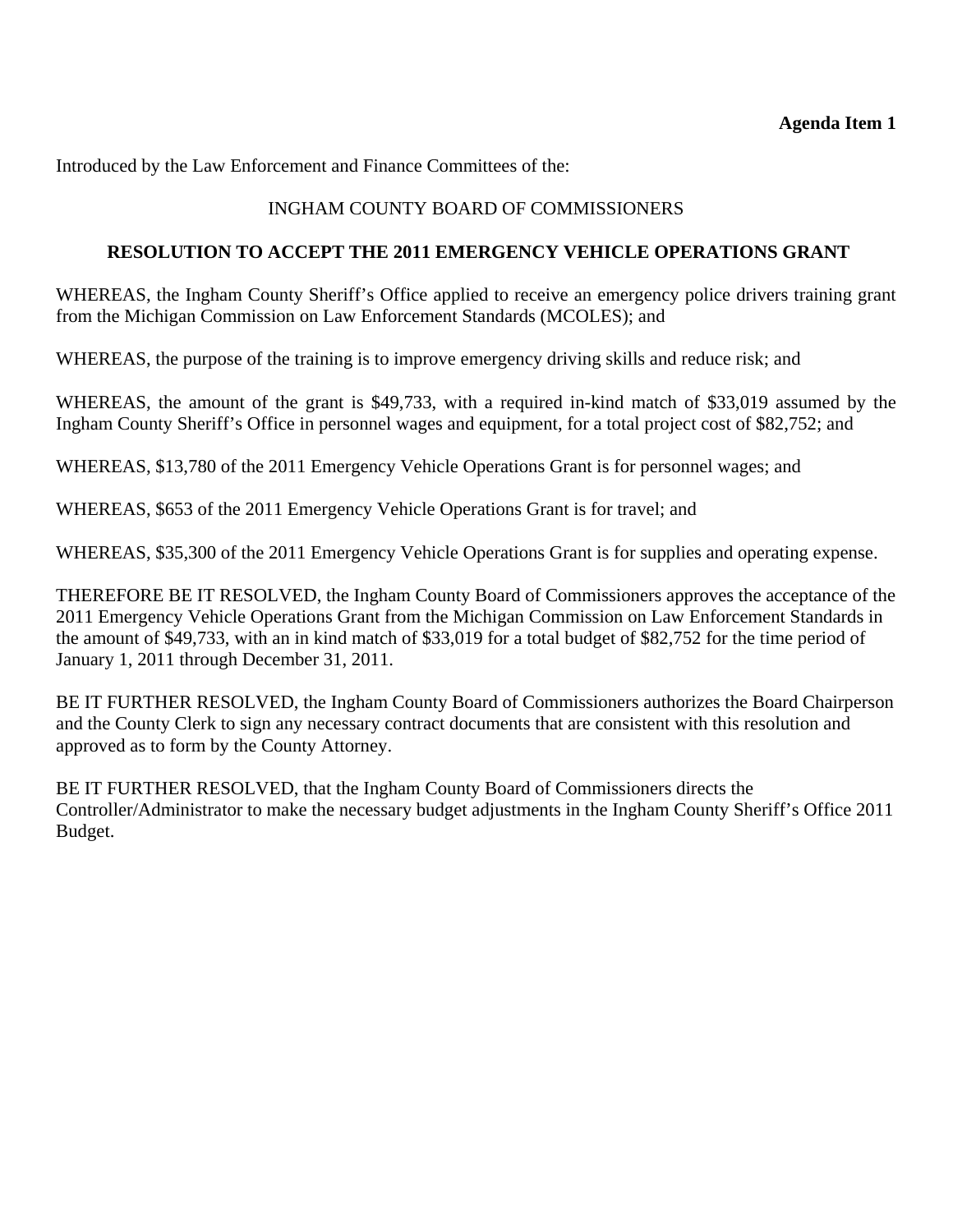## <span id="page-7-0"></span>**RESOLUTION STAFF REVIEW DATE** December 23, 2010

**Agenda Item Title:** Resolution Authorizing a Contract with VisionAIR for a New Computer Aided Dispatch (CAD) for the Lansing 911 Center and to Upgrade Both 911 Centers Manual Emergency Medical Dispatch (EMD) Programs **Submitted by:** City of Lansing and 911 Technology Committee **Committees:** LE X , JD , HS , CS , Finance X

## **Summary of Proposed Action: (See attached memorandum from Lansing 911 Center Director Bruce Gaukel.)**

This resolution will authorize a contract with VisionAIR for the purchase of a Lansing 911 Center CAD System as the solution to a integrated 911 CAD System for the new Ingham County 911 Center. East Lansing has been using this CAD system since 2007.

The project will also improve the current manual flip card protocols currently in place at both the Lansing and East Lansing 911 Centers by automating their Emergency Medical Dispatch (EMD) Programs.

The project will also allow the law enforcement agencies currently being served by the Lansing 911 Center to use several VisionAIR products previously purchased with the COPS IT Grant that have not yet been implemented because the Lansing 911 Center is currently operating on a Motorola CAD system. These products include:

- VisionMOBILE laptop/CAD interface software
- In-car mapping including automatic vehicle location (AVL)
- VisionFBR field based reporting (FBR) allowing report writing from the cars

Finally, the VisionAIR CAD will interface with Zetron fire station alerting, to provide efficiencies in the dispatching of fire and EMS resources by activating the appropriate station alerting from within CAD by simply assigning apparatus/units to the CAD call.

# **Financial Implications:**  - VisionAIR CAD quote: \$472,936.00 \* - APCO MEDS software/maintenance: 41,400.00 Total quoted implementation cost: \$514,336.00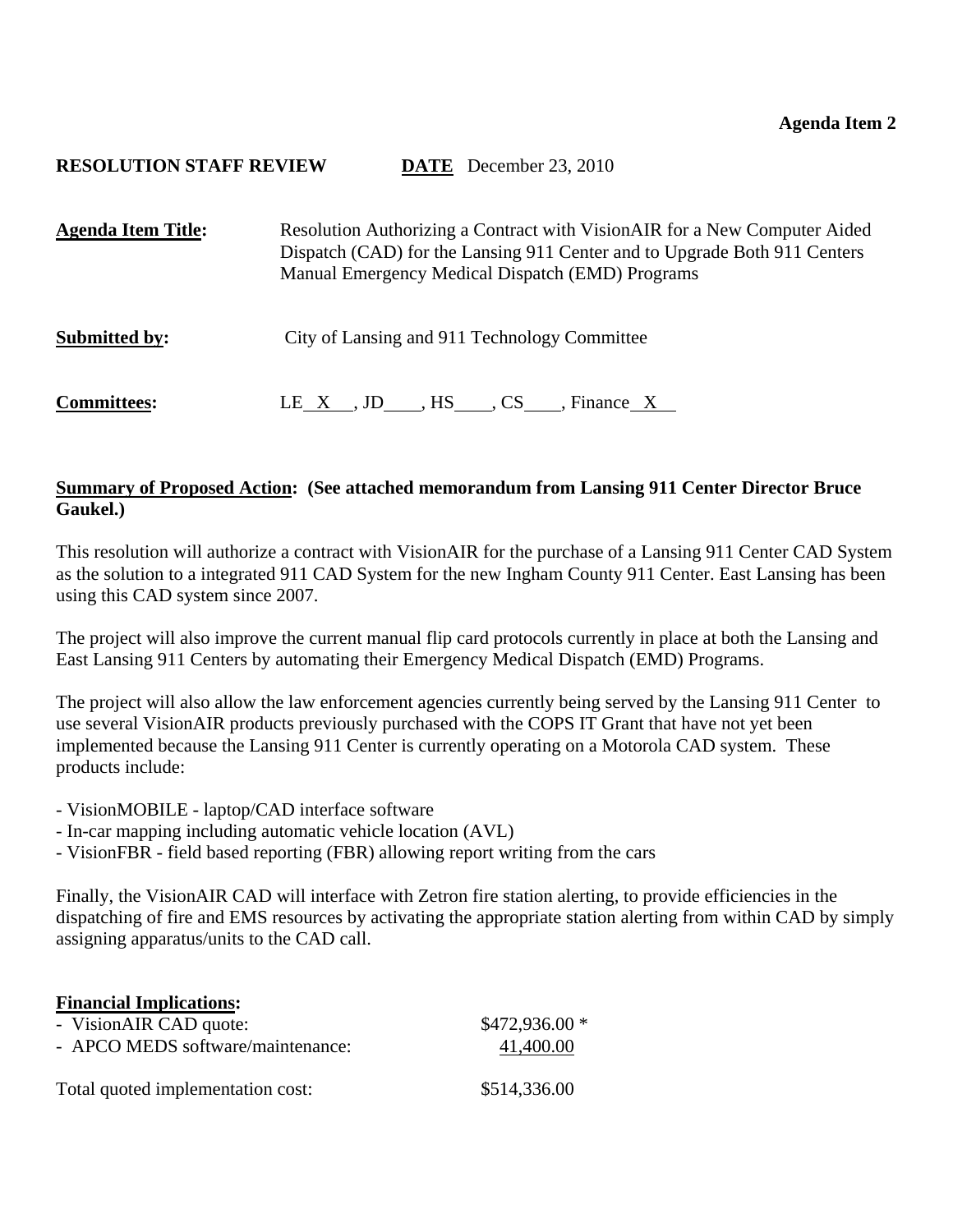| Plus Project Contingency Fund | 25,717.00    |
|-------------------------------|--------------|
| <b>TOTAL PROJECT COSTS</b>    | \$540,053.00 |

\* This quote includes cost discount reductions of \$90,540.00 including 2 for 1 pricing on CAD licensing from VisionAIR of \$68,040.00 and a third party reduction in GeoComm software licensing of \$22,500.

The funds will come from the 911 Fund for Management and System Improvements.

The cost savings from the reduced annual maintenance costs for the Motorola CAD System is about a fifty percent (50%) reduction of \$81,791 annually.

Therefore, the return on investment through reduced maintenance cost savings will pay for the VisionAIR/APCO MEDS purchase in approximately 6.3 years.  $(6.3 * $ 81,791 = $ 515,283)$ 

**Other Implications:** The 911 Technology Committee reviewed both the Motorola CAD System being used in the Lansing 911 Center and the VisionAIR CAD System being used in the East Lansing 911 Center before recommending VisionAIR as the solution to a integrated 911 CAD System for the new Ingham County 911 Center. The 911 Advisory Committee recommended this solution and expenditure at their December 16, 2010 meeting.

Staff Recommendation: MAL JLN X TL TM JC Staff recommends approval of the resolution.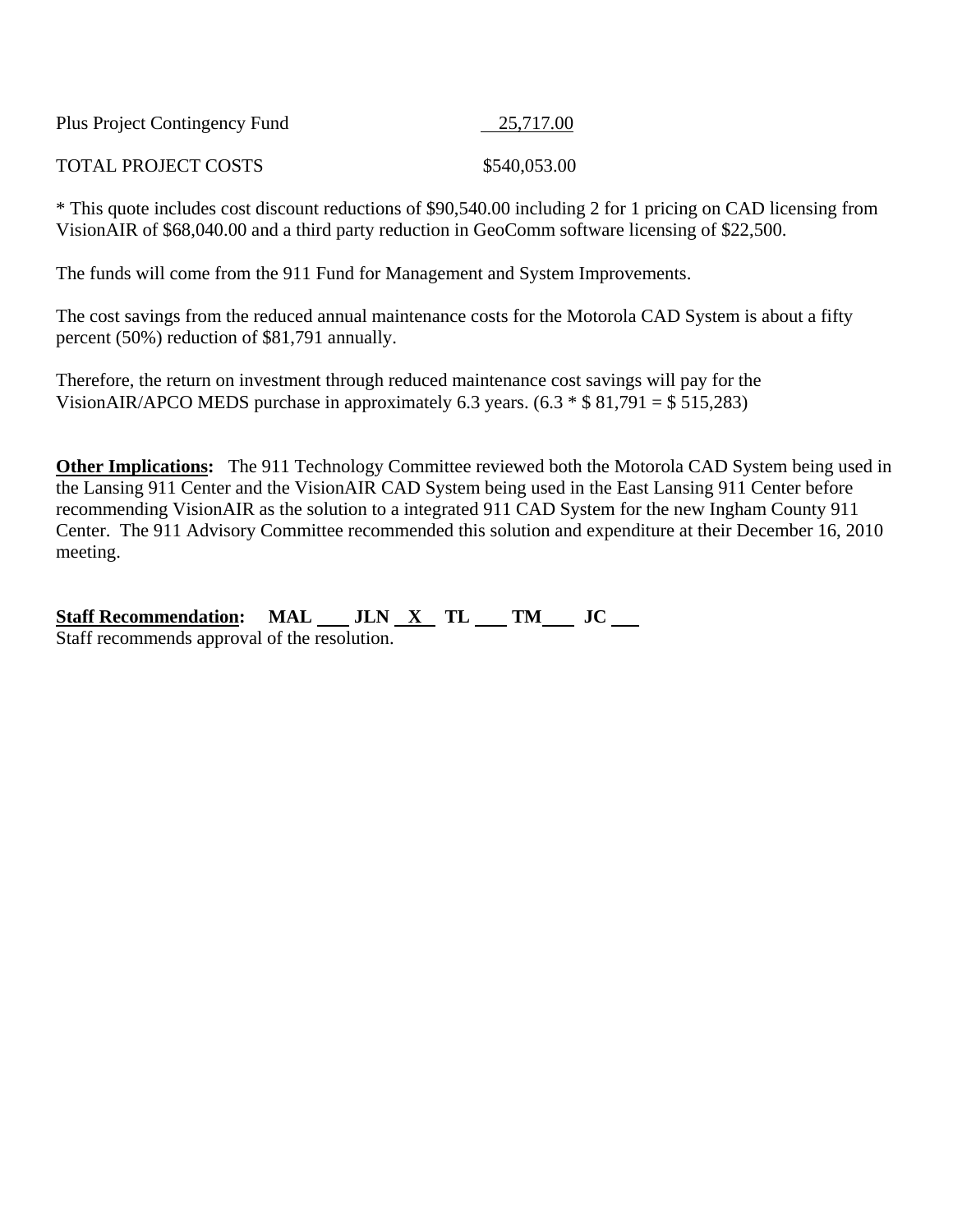| TO:             | Mr. John Neilsen, Deputy Controller          |
|-----------------|----------------------------------------------|
| <b>FROM:</b>    | Bruce Gaukel, 9-1-1 Director – Lansing       |
| DATE:           | December 15, 2010                            |
| <b>SUBJECT:</b> | VisionAIR quote for the Lansing 9-1-1 Center |

## **Scope of Project:**

This project will acquire a VisionAIR Computer Aided Dispatch (CAD) solution for the Lansing 9-1-1 Center. The quote for materials and services from VisionAIR includes the design, installation, training, and implementation of VisionAIR CAD as a replacement for the current Motorola Premier CAD in place in Lansing today. This project will also acquire the APCO MEDS software and interface to VisionAIR CAD, which will fully integrate the APCO Emergency Medical Dispatch (EMD) program used by both the Lansing and East Lansing 9-1-1 Centers, into CAD. This project will include a VisionAIR CAD interface to Zetron fire station alerting to fully integrate station alerting into the CAD software.

The Lansing and East Lansing 9-1-1 Centers will jointly operate from a shared VisionAIR CAD jurisdiction and server while operating as separate 9-1-1 Centers, and later consolidate operations with the completion of a new 9-1-1 Center building. All hardware and software purchased to transition the Lansing 9-1-1 Center to VisionAIR CAD will be used in the consolidated 9-1-1 Center.

### **Benefit to the agencies we serve:**

1. Moving the Lansing 9-1-1 Center to VisionCAD will allow the law enforcement agencies we serve to use several VisionAIR products previously purchased with the COPS IT grant that have not yet been implemented because the Lansing 9-1-1 Center is currently operating on a Motorola CAD system. These products include:

- VisionMOBILE laptop/CAD interface software.
- In-car mapping including automatic vehicle location (AVL).
- VisionFBR field based reporting (FBR) allowing report writing from the cars.

These enhancements to the mobile office (patrol car) for our officers and deputies provide increased efficiencies and improve the sharing of data and information. The AVL system provides improved officer safety by allowing dispatchers and other officers to know the exact location of a patrol vehicle and see it displayed on a map.

2. The addition of the APCO MEDS software to VisionCAD will seamlessly integrate our Emergency Medical Dispatch (EMD) program with CAD. The EMD program is an industry standard in service provided by 9-1-1 Centers. Both 9-1-1 Centers currently use guide cards to handle all medical calls, and then enter the calls into CAD as a separate function. These EMD guide cards also provide our employees with the pre-arrival care instructions given to callers (clearing an obstructed airway, CPR, control bleeding, childbirth, etc.). APCO MEDS software and the interface with VisionCAD allow our employees to properly interview and give medical instructions from software (instead of flip-cards). This process also creates the necessary CAD incidents (cases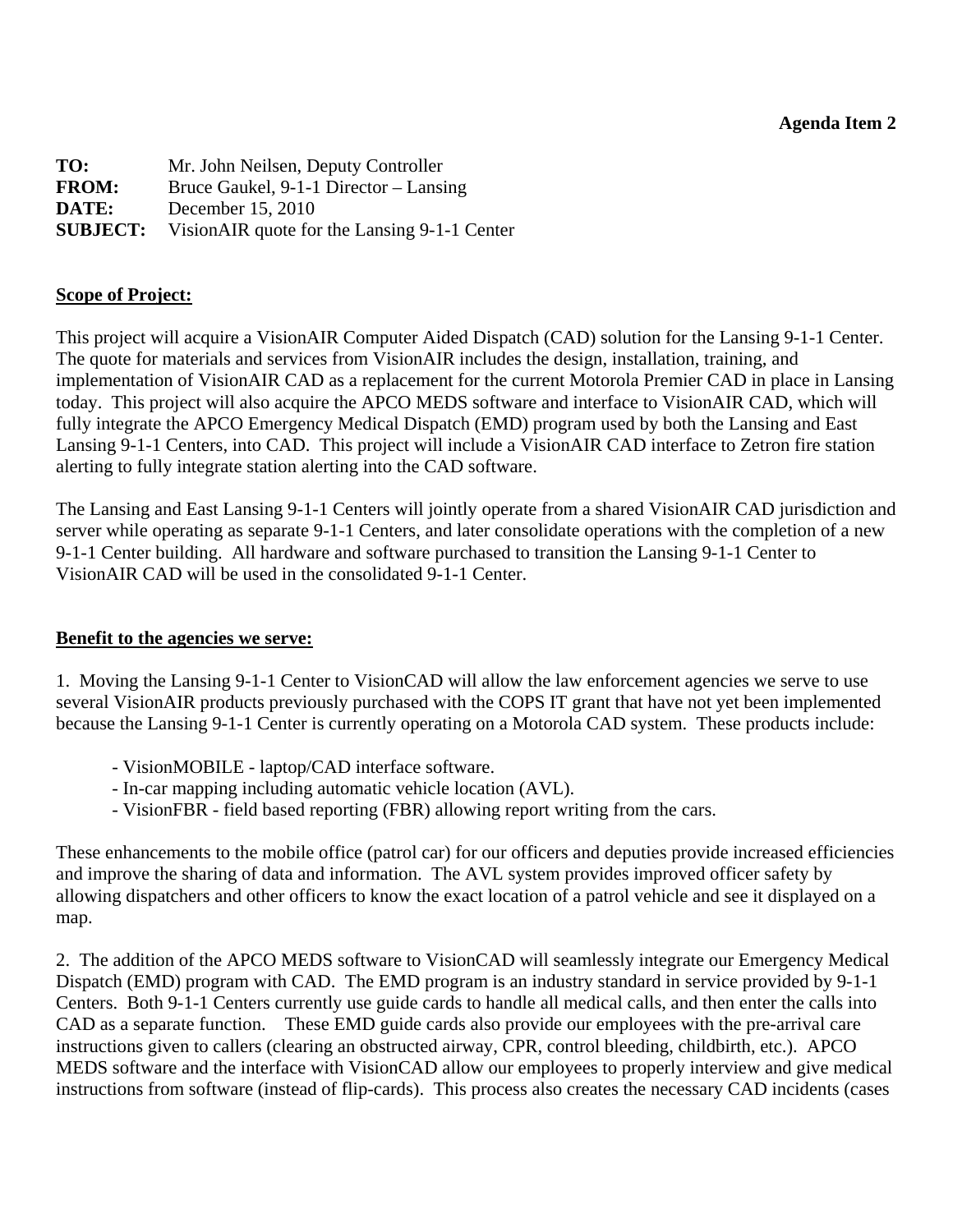for dispatching) while the EMD questions are being answered. The APCO MEDS integration with VisionCAD will increase the efficiency of receiving, processing, and dispatching medical calls for service, thus saving time in that process, and in turn helping get EMS personnel on scene faster. This software also significantly improves our ability to manage the quality assurance (QA) process for EMD.

3. The addition of the VisionAIR CAD interface with Zetron fire station alerting will provide efficiencies in the dispatching of fire and EMS resources by activating the appropriate station alerting from within CAD by simply assigning apparatus/units to the CAD call. We currently have to view the CAD call, determine the appropriate agency, units, and stations involved and then push buttons on a Zetron panel, wait for those stations to open (speakers in the stations send tones and audio), and then dispatch. The Zetron interface will streamline fire and EMS dispatching and save time in the dispatching process, which in turn shaves precious seconds off the arrival time of responding apparatus/units.

This interface is quoted at \$5,670.00 for use at five (5) CAD workstations. We recently lost one of our Zetron panels in the Lansing 9-1-1 Center and today's cost to replace that panel is \$5,000.00. The cost of this interface would in turn pay for itself by taking some of the existing panels we have out of service as spares in the consolidation process.

## **Current price reductions offered in this quote:**

Please note that the quote provided by VisionAIR includes the following discounts by VisionAIR and their partner GeoComm:

| 2 for 1 pricing on CAD licensing from VisionAIR - \$68,040.00<br>Reduction in GeoComm software licensing - | \$22,500.00               |
|------------------------------------------------------------------------------------------------------------|---------------------------|
| Total cost reductions -                                                                                    | \$90,540.00               |
| <b>Quoted implementation costs:</b>                                                                        |                           |
| - VisionAIR CAD quote:<br>- APCO MEDS software/maintenance:                                                | \$472,935.75<br>41,400.00 |
| Total quoted implementation cost:                                                                          | \$514,335.75              |

### **Cost savings involved in moving the Lansing 9-1-1 Center to VisionAIR CAD:**

The key factor leading to the recommendation that the Lansing 9-1-1 Center move to VisionAIR CAD was based on the high cost of annual maintenance/technical support for the Motorola Premier CAD in use in the Lansing 9-1-1 Center.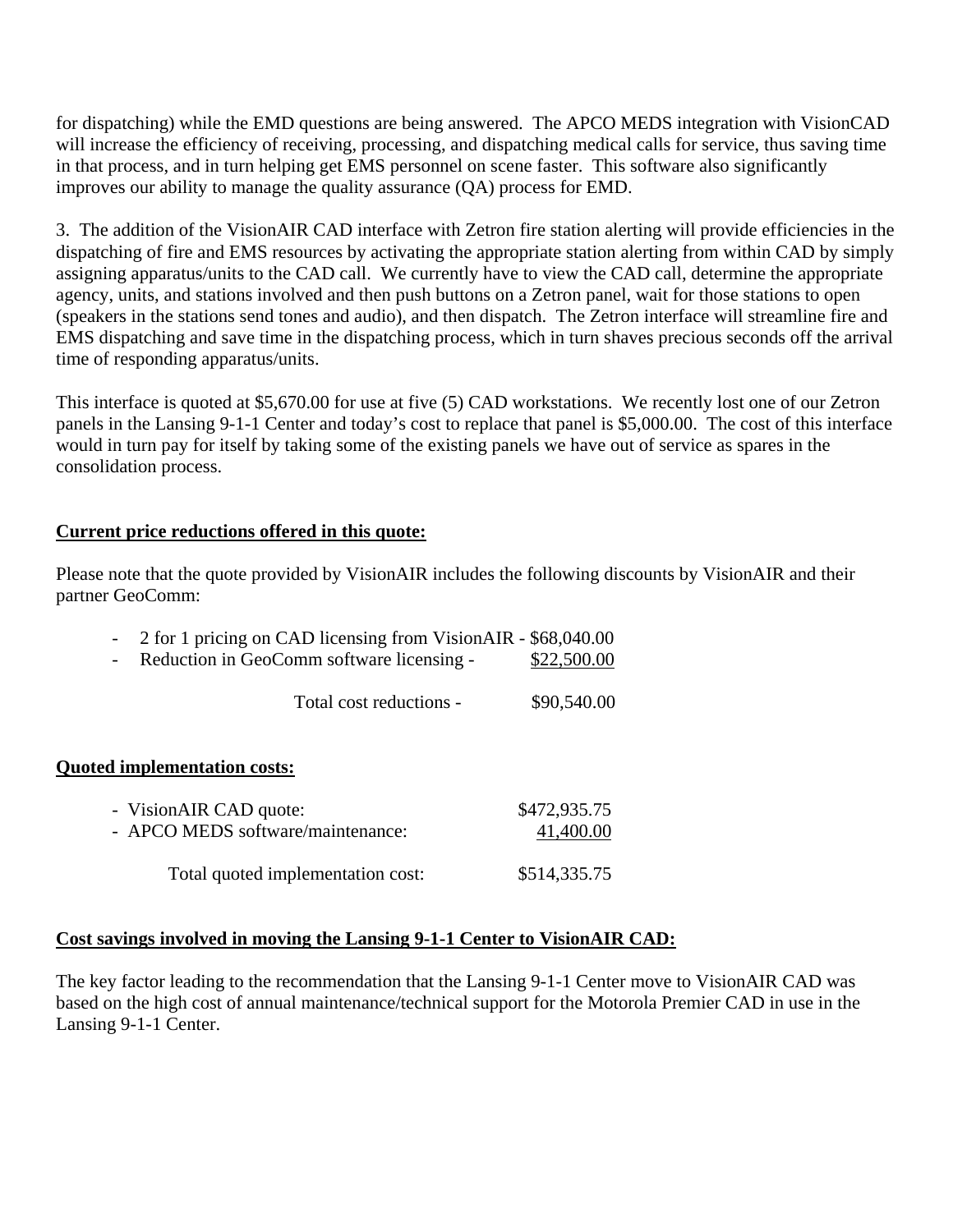It is estimated that there will be a **savings of approximately \$81,791.80 a year** in annual maintenance/technical support by moving the Lansing 9-1-1 Center to VisionAIR CAD, while improving the CAD solution to include APCO MEDS and the Zetron interface.

### **Cost of annual maintenance and technical support:**

Comparison of maintenance costs (Motorola vs. VisionAIR) and savings to Ingham County:

| 2010/11 | Lansing – Motorola       | \$139,686.00 |
|---------|--------------------------|--------------|
|         | East Lansing – VisionAIR | \$17,000.00  |
|         | Total cost:              | \$156,686.00 |

2011/12 estimated cost if Lansing stays on Motorola:

| Lansing – Motorola       | \$146,671.00 |
|--------------------------|--------------|
| East Lansing – VisionAIR | \$17,680.00  |
| Total cost:              | \$163,671.00 |

2011/12 estimated cost if Lansing moves to VisionAIR:

| $Lansing - VisionAIR$     | \$58,799.20         |
|---------------------------|---------------------|
| East Lansing – VisionAIR  | $$17,680.00$ (est.) |
| <b>APCO MEDS</b> software | 5,400.00            |
| Total cost:               | \$81,879.20         |

Annual cost savings for maintenance if Lansing moves to VisionAIR CAD: \$81,791.80

This is a 50% reduction in maintenance costs while improving CAD functionality and efficiency.

These maintenance cost savings alone will pay for the VisionAIR/APCO MEDS purchase in approximately 6.3 years.

### **Training provided in the quote proposal:**

Needs assessment planning (onsite consulting/development of CAD for Ingham County)

Two (2) sessions, 3 days each session

System Administrator Training (onsite training for system admin. and configuration)

One  $(1)$  session  $-4$  days

CAD end-user training (onsite training of end-users)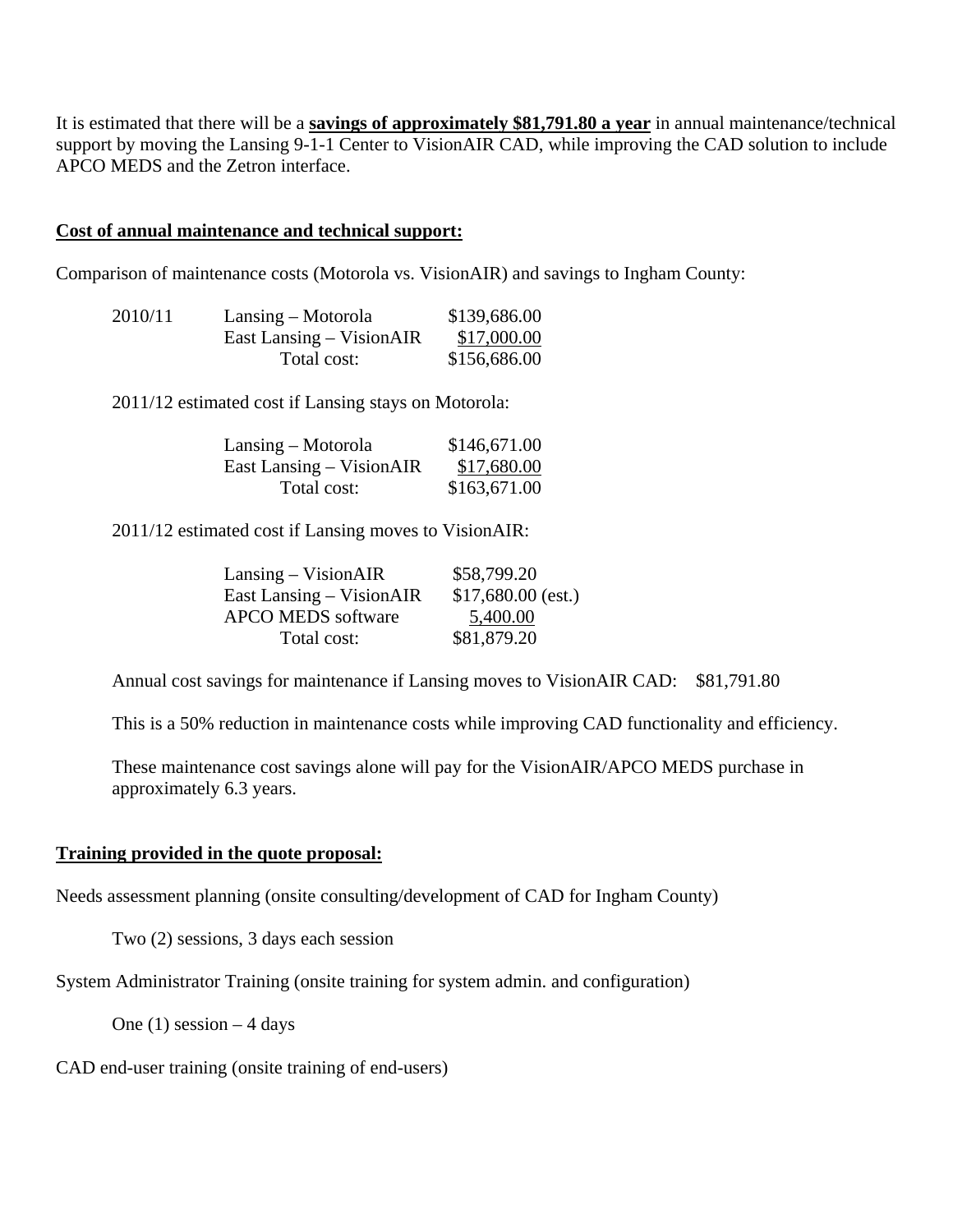Four  $(4)$  sessions – 3 days each session

Go Live training/support (staff onsite for training and support of 9-1-1 Center staff)

One  $(1)$  session – 3 days

### **Data conversion from Motorola CAD included:**

The VisionAIR quote includes converting and moving data from the Motorola CAD to the VisionAIR CAD system:

- Historical Call Data viewing previous calls to an address is critical to operational needs and officer/firefighter safety.
- Common Name Address Data used commonly for call entry and critical when a caller doesn't know an address.
- Premise File Hazards Flags critical officer/firefighter safety information associated with an address is flagged to display when a call to the address is entered. This information can then be relayed to responding personnel.

If you have any questions or concerns please contact me at your earliest convenience.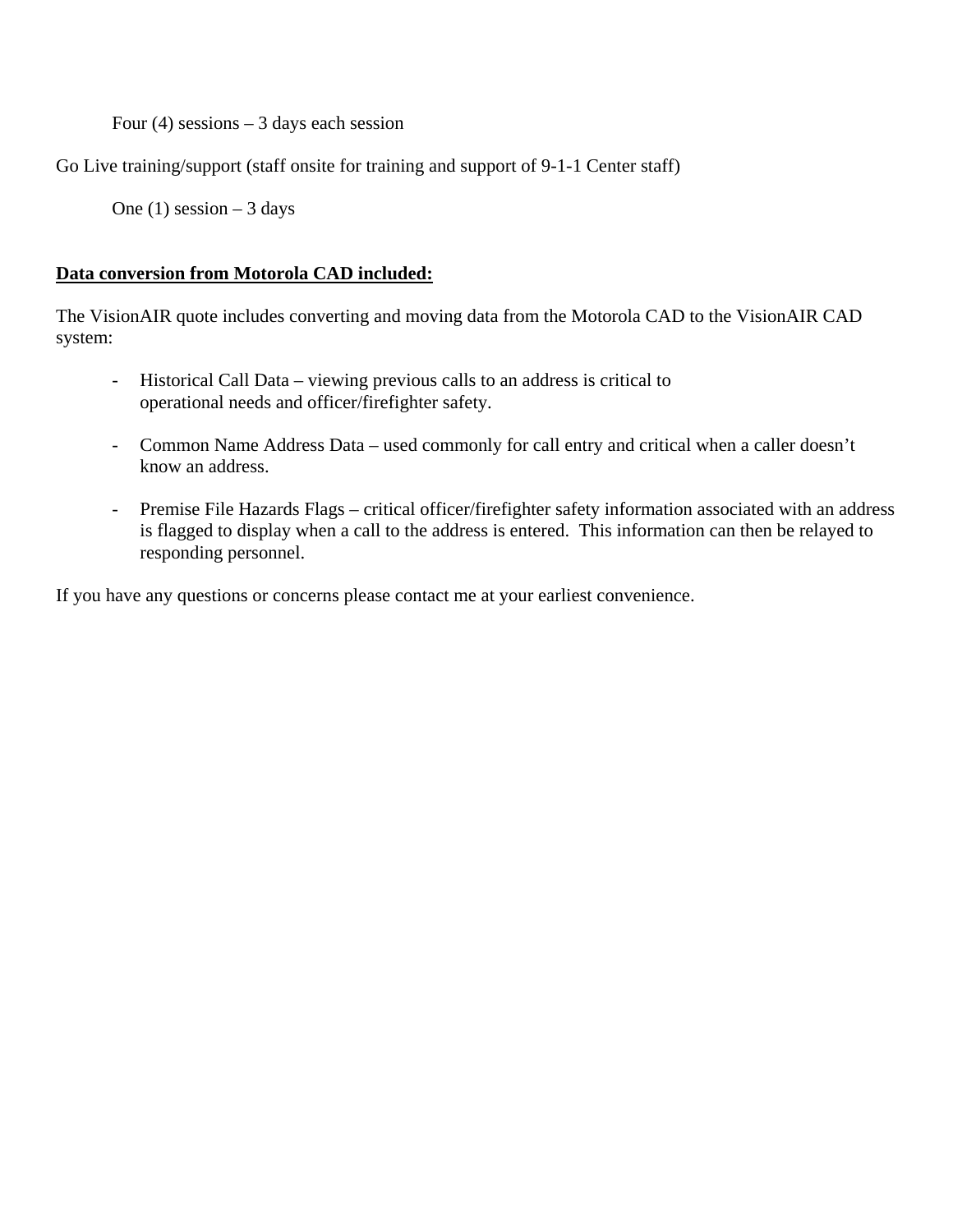Introduced by the Law Enforcement and Finance Committees of the:

# INGHAM COUNTY BOARD OF COMMISSIONERS

### **RESOLUTION AUTHORIZING A CONTRACT WITH VISIONAIR FOR A NEW COMPUTER AIDED DISPATCH** (**CAD) FOR THE LANSING 911 CENTER AND TO UPGRADE BOTH 911 CENTERS MANUAL EMERGENCY MEDICAL DISPATCH (EMD) PROGRAMS**

WHEREAS, the Ingham County Board of Commissioners has established a 911 Emergency Telephone Dispatch Services Fund for Management and System Improvements to the County emergency dispatch system; and

WHEREAS, the Ingham County Board of Commissioners previously authorized through Resolution #07-182 an appropriation from the 911 Emergency Telephone Dispatch Services - 911 Fund for Management and System Improvements fund to match the federal COPS Grant amount of \$130,125, for a grand total of \$245,448.03 to VisionAIR for the East Lansing 911 Center CAD System; and

WHEREAS, the Lansing 911 Center and 911 Technology Committee has identified the need to migrate the current Lansing CAD System over to the integrated VisionAIR CAD System solution currently in place at the East Lansing 911 Center; and

WHEREAS, this project will also improve the current manual flip card protocols currently in place at both the Lansing and East Lansing 911 Centers, by automating their Emergency Medical Dispatch (EMD) Programs; and

WHEREAS, this integrated and upgraded CAD system will be migrated over to be used as one unified CAD System at the new Ingham County Consolidated Dispatch Facility.

THEREFORE BE IT RESOLVED, that the Ingham County Board of Commissioners authorizes a contract up to \$472,936, with VisionAIR for the purchase of a Lansing 911 Center CAD System as outlined by the Software license agreement, which includes and incorporates the following attachments:

Attachment "A": Itemized Quote Attachment "B": Statement of Work Attachment "C": Software Service Agreement Attachment "D": Project Deliverables

BE IT FURTHER RESOLVED, that the Ingham County Board of Commissioners authorizes up to \$41,400 for a APCO MEDS software/maintenance third party purchase with APCO Institute for the upgrade of both 911 Centers Emergency Medical Dispatch (EMD) Programs by automating a heretofore manual flip card process.

BE IT FURTHER RESOLVED, that both Lansing and East Lansing will assign all of its VisionAIR software license CAD contracts over to Ingham County prior to the opening of the new Consolidated Ingham County 911 Center.